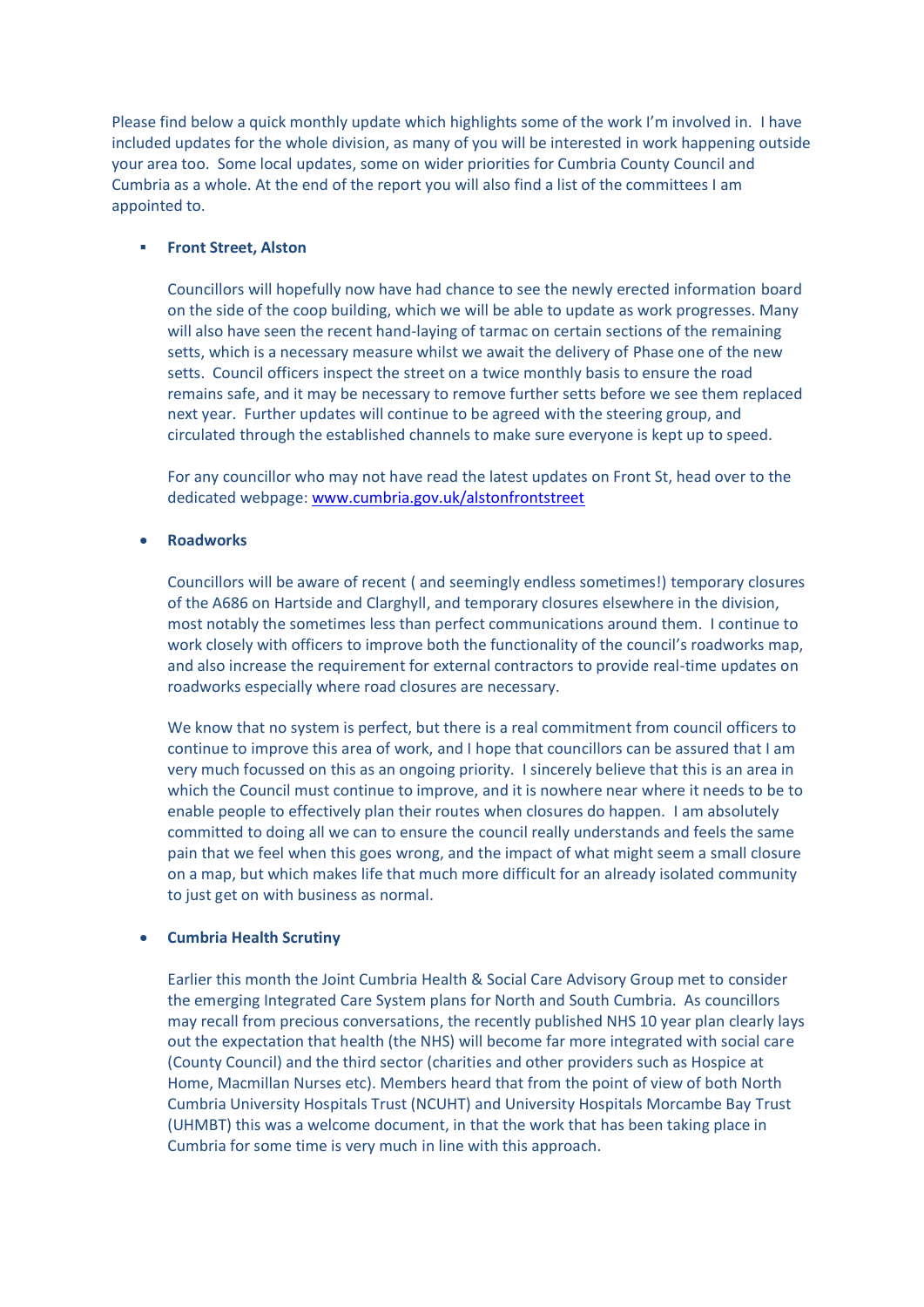The King's Fund London have produced an excellent 'explainer' on the 10 year plan, which is a great place to start for anyone keen to understand more:

# <https://www.kingsfund.org.uk/publications/nhs-10-year-plan>

We discussed at length the challenges to full integration which remain, not least a legislative structure which doesn't allow for combining budgets, and the ever present difficulties of sharing data and information throughout a very complex system, many parts of which use entirely different IT systems. That said, members were very encouraged by how mature our health and care system is in its approach, and heard some exiting examples of how closely teams are working together to deliver health and care to our residents.

North Cumbria is now beginning to align much more closely with the North East, with the current work on Mental Health being supported by Northumberland Tyne & Wear NHS Foundation Trust (NTW) as an example of how things are developing. In the South of the county, work is closely aligning with Lancashire Care NHS Foundation Trust (LCFT), with future provision for Mental Health Services moving under their control from October. Members are watching developments closely particularly in the South of the County as LCFT received a CQC rating of Requires Improvement at the last inspection in 2018. Future provision of Mental Health Services across the county is on the agenda for this month's meeting of the Main Health Scrutiny meeting, and I recently attended a member briefing on the Urgent Improvement Plans for Lancashire Care in Preston.

I also continue to work to establish the joint scrutiny work between Cumbria County Council and Lancashire County Council, which is essential to ensure we keep abreast of developments as they progress.

The Familiar Faces project which I included in last month's report has received a regional award, which we very much hope will encourage the recommissioning of the service across the whole of the county.

Councillors wishing to read previous agendas and minutes of the committee can do so at the following link:

#### <http://moderngov.ccc/mgCommitteeDetails.aspx?ID=152>

#### **Cumbria Director of Public Health, Annual Report**

At last week's meeting of the full council, members received a presentation from Colin Cox, the Director of Public Health for Cumbria, on his Annual Report. The start of the report outlines in detail the roles and responsibilities of the Director and what the Annual Report seeks to achieve:

# **ADVICE OF DIRECTOR OF PUBLIC HEALTH** *1.0 EXECUTIVE SUMMARY*

*1.1 This is the fifth Annual Report to be presented to council from the County Council's Director of Public Health (DPH) following the transition of Public Health responsibilities to the Council from NHS Cumbria.*

*1.2 The most fundamental duties of a DPH have long been set out in law and are clarified in the Health and Social Care Act 2012. How those statutory functions translate into everyday practice depends on a*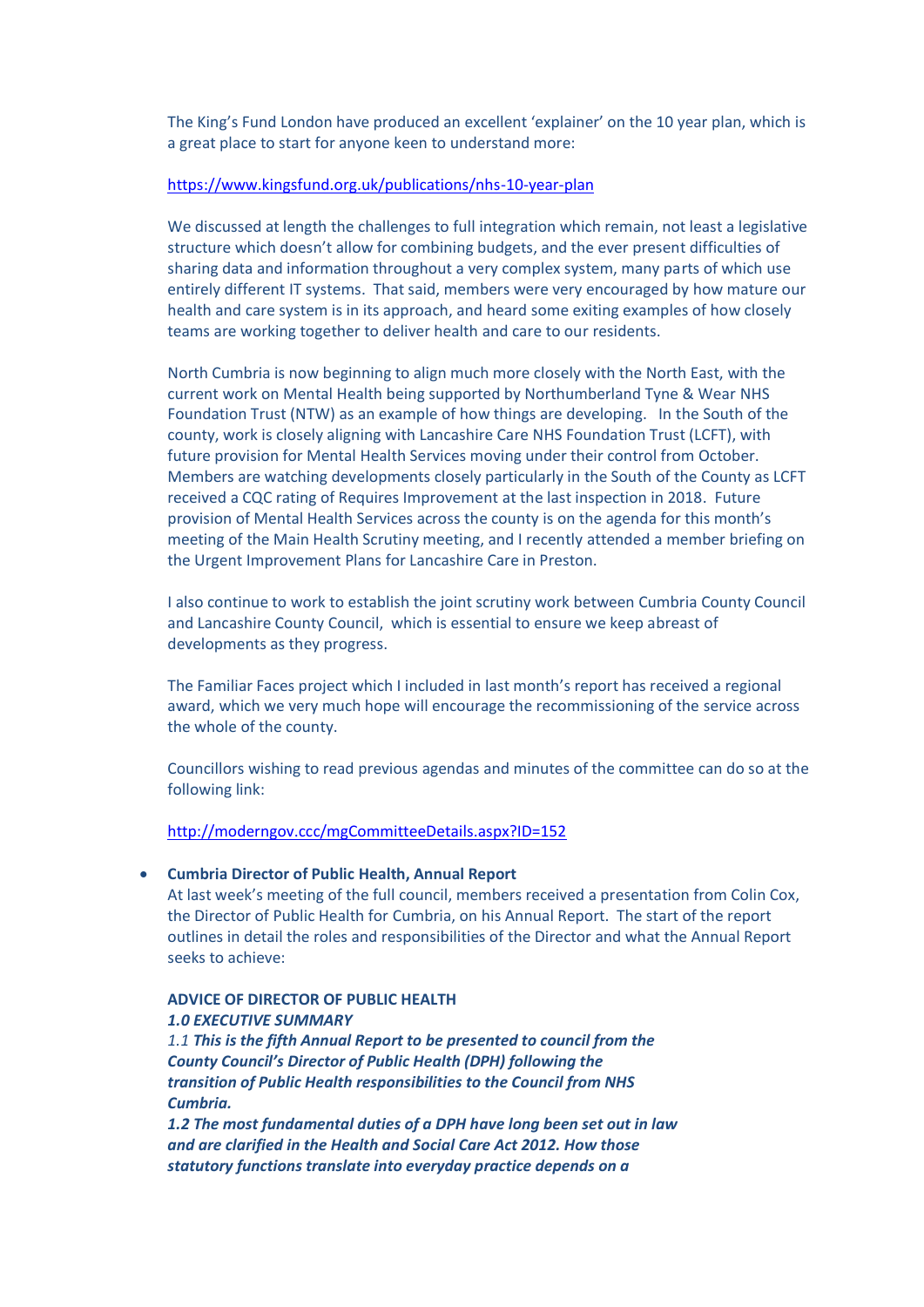*range factors that will be shaped by local needs and priorities from area to area and over time.*

*1.3 The statutory responsibilities of the DPH are designed to match exactly the corporate public health duties of their local authority. The exception is the annual report on the health of the local population where the DPH has a duty to write a report, whereas the authority's duty is to publish it.*

*1.4 The Director of Public Health's Annual Report is therefore intended to give an independent, expert view of the key issues affecting Public Health in the area with recommendations as to how these may be tackled.*

*1.5 Its recommendations therefore are not confined to Cumbria County Council but aim to influence wider groups of partners and stakeholders connected to improving health and wellbeing.*

*2.0 STRATEGIC PLANNING AND EQUALITY IMPLICATIONS 2.1 The Annual Report by its very nature is independent of County Council Services, however it may include recommendations that bear upon aspects of the Council Plan.*

83 Agenda Item 12 *2.2 This year the report covers the issue of Adverse Childhood Experiences. The recommendations made are consistent with the Council Plan.*)

As you can see, this year's report focusses on Adverse Childhood Experiences, and how they can affect individuals, their families and communities for an entire lifetime. Since Colin started working on this last year, there has been increased awareness of how becoming aware of ACES, how they affect individuals, how to discuss them and importantly, how to help individuals access support can improve lives. This can be a difficult topic for people to discuss, both for those affected and the people working with them to offer support, which is why I asked a question about programmes of training across the system, within the council and beyond. The council were reassured to hear that the working group leading on this is developing plans for training and support following on from a number of events which have taken place across the county over recent months, all designed to raise the awareness of ACES and their effects. Anyone wishing to read the report in full can do so in the Council agenda at the link below:

[https://councilportal.cumbria.gov.uk/documents/g10668/Public%20reports%20pack%2027t](https://councilportal.cumbria.gov.uk/documents/g10668/Public%20reports%20pack%2027th-Jun-2019%2010.00%20County%20Council.pdf?T=10) [h-Jun-2019%2010.00%20County%20Council.pdf?T=10](https://councilportal.cumbria.gov.uk/documents/g10668/Public%20reports%20pack%2027th-Jun-2019%2010.00%20County%20Council.pdf?T=10)

# **Local Government Association Annual Conference**

As some councillors will be aware, I have been asked to attend this year's conference in Bournemouth on behalf of the Labour Group on the council, and in the place of Cllr Anne Burns, our portfolio holder for Children's Services. This is a chance for councillors to come together to share concerns and best practice,

I fully expect that at this year's conference, we will all be discussing the ongoing budget pressures we're facing in light of the drastic cuts to local government funding and complete lack of clarity about how future funding will be calculated. Another hot topic will undoubtedly be the lack of any progress on any issue other than Brexit – which seems to show little or no progress either, and the difficulties we face in trying to deliver services